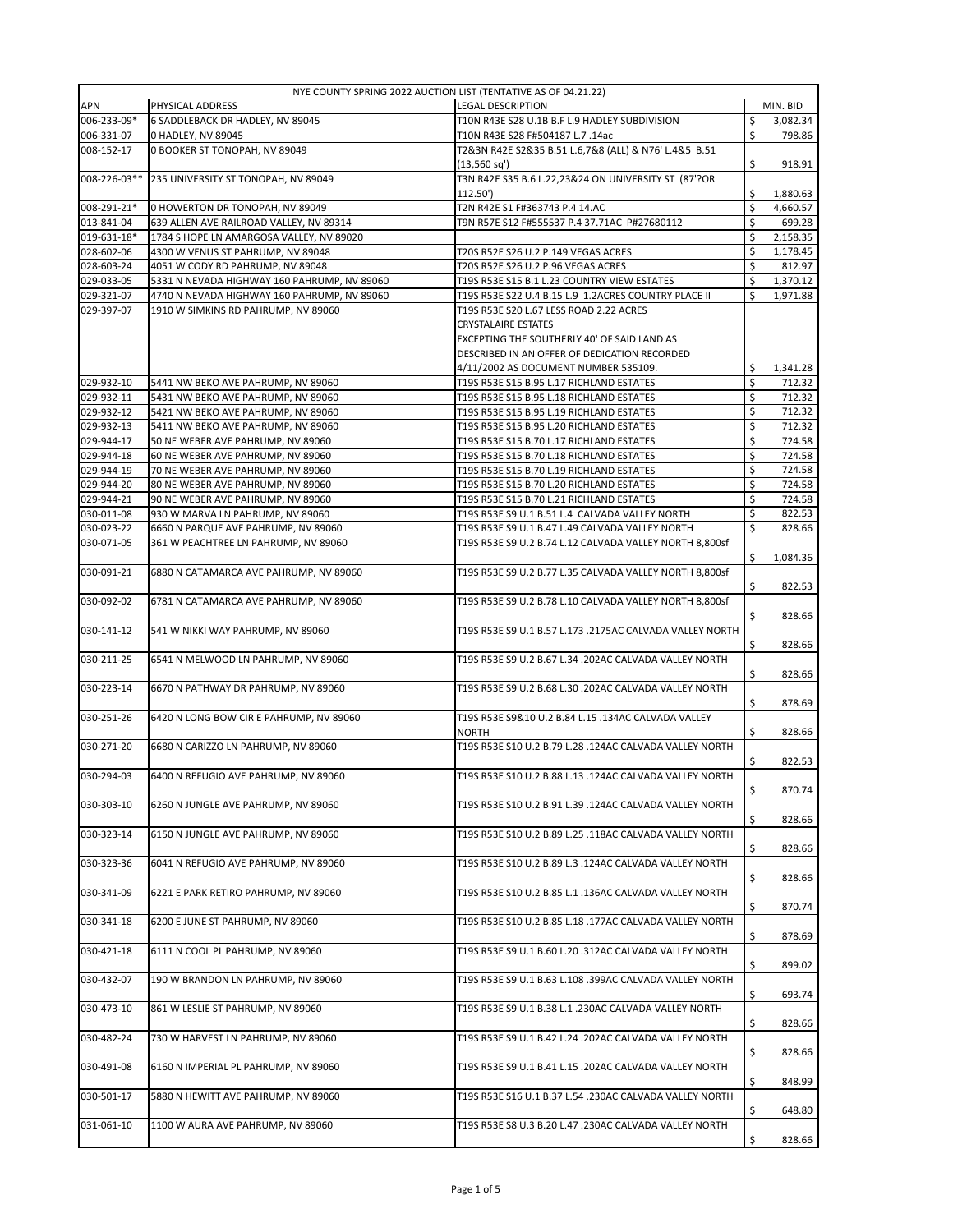| 031-064-05 | 6431 N FAUST PL PAHRUMP, NV 89060        | T19S R53E S8 U.3 B.12 L.191 .230AC CALVADA VALLEY NORTH          | \$<br>834.79 |
|------------|------------------------------------------|------------------------------------------------------------------|--------------|
| 031-111-28 | 6191 N CROCKETT PL PAHRUMP, NV 89060     | T19S R53E S8 U.3 B.12 L.316 .230AC CALVADA VALLEY NORTH          | \$<br>596.65 |
| 031-121-07 | 6211 N FAUST PL PAHRUMP, NV 89060        | T19S R53E S8 U.3 B.12 L.281 .230AC CALVADA VALLEY NORTH          | \$<br>828.66 |
| 031-133-08 | 6201 N BULL CANYON AVE PAHRUMP, NV 89060 | T19S R53E S7 U.3 B.6 L.10 .459AC CALVADA VALLEY NORTH            | \$<br>861.72 |
| 031-152-06 | 6231 N PACHECO AVE PAHRUMP, NV 89060     | T19S R53E S8 U.3 B.12 L.62 .232AC CALVADA VALLEY NORTH           | \$<br>828.66 |
| 031-153-04 | 1802 W ARBOLEDA PL PAHRUMP, NV 89060     | T19S R53E S8 U.3 B.12 L.27 .202AC CALVADA VALLEY NORTH           | \$<br>828.66 |
| 031-171-27 | 1241 W BIG OAK LN PAHRUMP, NV 89060      | T19S R53E S8 U.3 B.31 L.14 .230AC CALVADA VALLEY NORTH           | \$<br>680.43 |
| 031-203-12 | 2160 W BAKER PL PAHRUMP, NV 89060        | T19S R53E S18 U.3 B.4 L.52 .480AC CALVADA VALLEY NORTH           | \$<br>861.72 |
| 031-213-18 | 1841 W COLINA LN PAHRUMP, NV 89060       | T19S R53E S17 U.3 B.12 L.13 .230AC CALVADA VALLEY NORTH          | \$<br>828.66 |
| 031-223-04 | 1620 W LESLIE ST PAHRUMP, NV 89060       | T19S R53E S8 U.3 B.21 L.23 .230AC CALVADA VALLEY NORTH           | \$<br>828.66 |
| 031-241-05 | 1340 W LESLIE ST PAHRUMP, NV 89060       | T19S R53E S8 U.3 B.29 L.33 .230AC CALVADA VALLEY NORTH           | \$<br>878.69 |
| 031-295-03 | 1681 W DRAKE LN PAHRUMP, NV 89060        | T19S R53E S17 U.3 B.23 L.2 .230AC CALVADA VALLEY NORTH           | \$<br>862.80 |
| 031-301-20 | 1520 W DRAKE LN PAHRUMP, NV 89060        | T19S R53E S17 U.3 B.22 L.28 .230AC CALVADA VALLEY NORTH          | \$<br>828.66 |
| 031-312-02 | 5871 N AMADEO PL PAHRUMP, NV 89060       | T19S R53E S17 U.3 B.24 L.42.251AC CALVADA VALLEY NORTH           | \$<br>828.66 |
| 031-313-03 | 5881 N CROCKETT PL PAHRUMP, NV 89060     | T19S R53E S17 U.3 B.24 L.61 .230AC CALVADA VALLEY NORTH          | \$<br>845.73 |
| 031-323-19 | 5790 N LINDA ST PAHRUMP, NV 89060        | T19S R53E S17 U.3 B.33 L.44 .272AC CALVADA VALLEY NORTH          | \$<br>828.66 |
| 031-333-13 | 5671 N DUKE CT PAHRUMP, NV 89060         | T19S R53E S17 U.3 B.10 L.36 .310AC CALVADA VALLEY NORTH          | \$<br>828.66 |
| 031-363-12 | 5600 N FAUST PL PAHRUMP, NV 89060        | T19S R53E S17 U.3 B.24 L.145 .267AC CALVADA VALLEY NORTH         | \$<br>828.66 |
| 031-401-28 | 1391 W ELGIN LN PAHRUMP, NV 89060        | T19S R53E S17 U.3 B.25 L.16 CALVADA VALLEY NORTH .230ac          | \$<br>822.53 |
| 031-402-14 | 1391 W GLASSPORT LN PAHRUMP, NV 89060    | T19S R53E S17 U.3 B.26 L.14 CALVADA VALLEY NORTH .230ac          | \$<br>828.66 |
| 031-432-12 | 5341 N FAUST PL PAHRUMP, NV 89060        | T19S R53E S17 U.4 B.4 L.15 .33AC CALVADA VALLEY NORTH            | \$<br>861.62 |
| 031-441-12 | 5441 N COSMIC PL PAHRUMP, NV 89060       | T19S R53E S17 U.4 B.1 L.12 .34AC CALVADA VALLEY NORTH            | \$<br>828.66 |
| 032-032-19 | 5020 N ELKHORN AVE PAHRUMP, NV 89060     | T19S R53E S14 U.3 B.24 L.29 CALVADA MEADOWS 25,293.40sf<br>$+/-$ | \$<br>861.72 |
| 032-032-24 | 5120 N ELKHORN AVE PAHRUMP, NV 89060     | T19S R53E S14 U.3 B.24 L.24 CALVADA MEADOWS 20,000sf             | \$<br>798.92 |
| 032-042-09 | 1091 E PANORAMA RD PAHRUMP, NV 89060     | T19S R53E S23 U.3 B.26 L.32 CALVADA MEADOWS 20,000sf             | \$<br>855.59 |
| 032-042-23 | 1211 E RUSTY RD PAHRUMP, NV 89060        | T19S R53E S23 U.3 B.26 L.18 CALVADA MEADOWS 20,000sf             | \$<br>855.59 |
| 032-071-07 | 4820 N PANORAMA RD PAHRUMP, NV 89060     | T19S R53E S23 U.3 B.27 L.20 CALVADA MEADOWS 20,994sf             | \$<br>911.75 |
| 032-092-14 | 1981 E SADDLEBACK DR PAHRUMP, NV 89060   | T19S R53E S23 U.3 B.20 L.17 CALVADA MEADOWS 20,000sf             | \$<br>911.75 |
| 032-111-06 | 2380 E SADDLEBACK DR PAHRUMP, NV 89060   | T19S R53E S24 U.3 B.7 L.7 CALVADA MEADOWS 20,000sf               | \$<br>903.80 |
| 032-132-21 | 2840 E GORGONO DR PAHRUMP, NV 89060      | T19S R53E S24 U.3 B.2 L.24 CALVADA MEADOWS 20,000sf              | \$<br>855.59 |
| 032-171-13 | 2580 E MORONGO DR PAHRUMP, NV 89060      | T19S R53E S24 U.3 B.11 L.27 CALVADA MEADOWS 19,999.91sf<br>+/-   | \$<br>861.72 |
| 032-171-14 | 2560 E MORONGO DR PAHRUMP, NV 89060      | T19S R53E S24 U.3 B.11 L.28 CALVADA MEADOWS 19,999.91sf<br>$+/-$ | \$<br>861.72 |
| 032-171-16 | 2520 E MORONGO DR PAHRUMP, NV 89060      | T19S R53E S24 U.3 B.11 L.30 CALVADA MEADOWS .554AC               | \$<br>861.72 |
| 032-172-06 | 2790 E MORONGO DR PARHUMP, NV 89060      | T19S R53E S24 U.3 B.4 L.27 CALVADA MEADOWS 20,000sf              | \$<br>861.72 |
| 032-201-03 | 2281 E GORGONO DR PAHRUMP, NV 89060      | T19S R53E S24 U.3 B.16 L.22 CALVADA MEADOWS .460AC               | \$<br>889.49 |
| 032-203-22 | 2430 E MORONGO DR PAHRUMP, NV 89060      | T19S R53E S24 U.3 B.11 L.36 CALVADA MEADOWS 20,000sf             | \$<br>855.59 |
| 032-291-17 | 4720 N PANORAMA RD PAHRUMP, NV 89060     | T19S R53E S23 U.3 B.35 L.26 CALVADA MEADOWS 20,000sf             | \$<br>861.72 |
| 032-332-10 | 1501 E LATIGO DR PAHRUMP, NV 89060       | T19S R53E S23 U.3 B.38 L.2 CALVADA MEADOWS 20,000sf              | \$<br>861.72 |
| 032-341-15 | 1450 E LATIGO DR PAHRUMP, NV 89060       | T19S R53E S23 U.3 B.34 L.20 CALVADA MEADOWS 22,330.48sf          |              |
|            |                                          | $+/-$                                                            | \$<br>861.72 |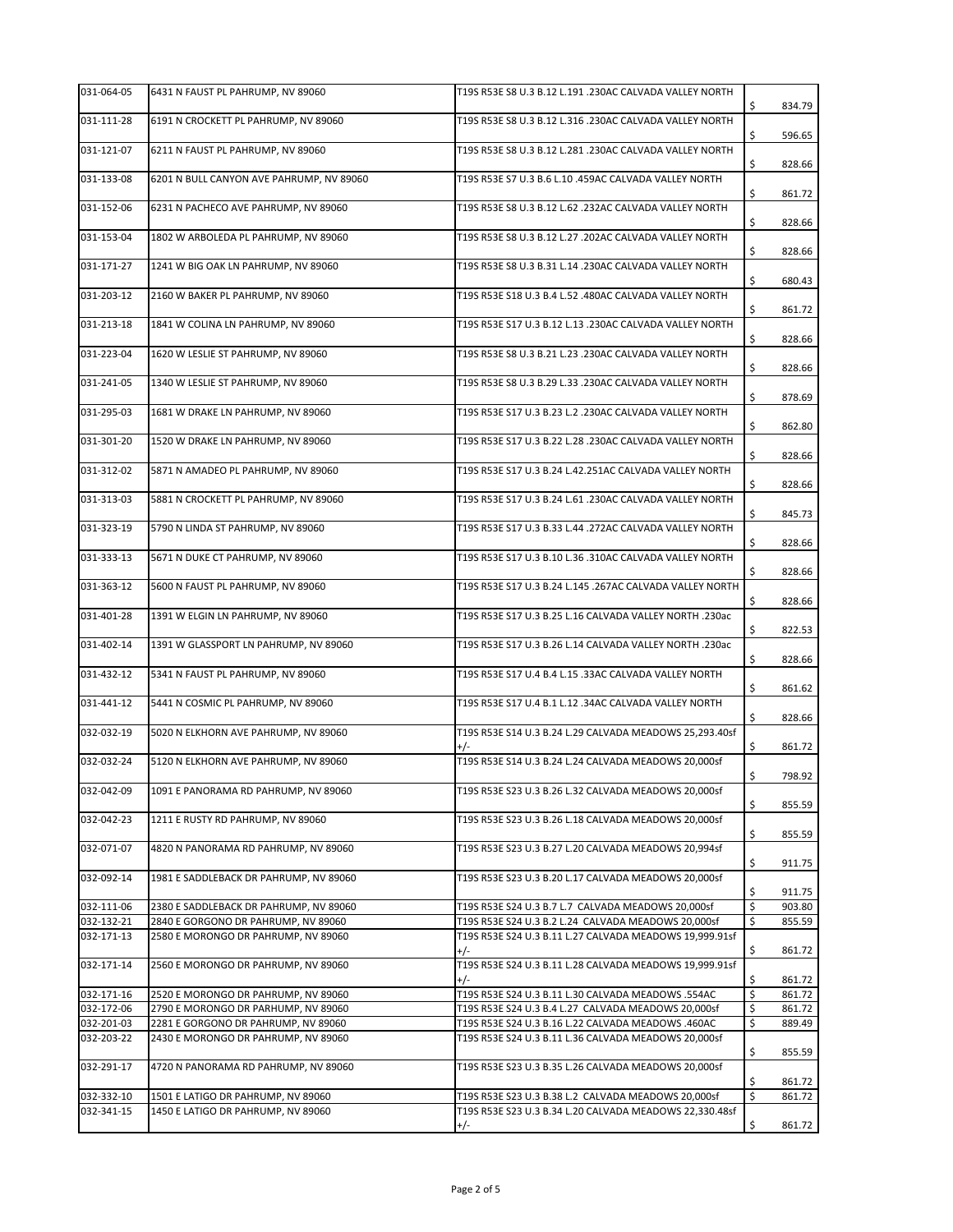| 032-341-24               | 1280 E LATIGO DR PAHRUMP, NV 89060                                               | T19S R53E S23 U.3 B.34 L.29 CALVADA MEADOWS 20,000sf                                                            | \$       | 861.72             |
|--------------------------|----------------------------------------------------------------------------------|-----------------------------------------------------------------------------------------------------------------|----------|--------------------|
| 032-342-27               | 1230 E GORGONO DR PAHRUMP, NV 89060                                              | T19S R53E S23 U.3 B.37 L.30 CALVADA MEADOWS 20,000sf                                                            | \$       | 861.72             |
| 032-354-07               | 4701 N QUAIL AVE PAHRUMP, NV 89060                                               | T19S R53E S23 U.3 B.31 L.33 CALVADA MEADOWS 20,800sf                                                            | \$       | 798.92             |
| 032-371-11               | 4640 N HORIZON AVE PAHRUMP, NV 89060                                             | T19S R53E S23 U.3 B.36 L.19 CALVADA MEADOWS 21,885.32sf<br>$+/-$                                                | \$       | 861.72             |
| 032-492-08               | 4130 N HORIZON AVE PAHRUMP. NV 89060                                             | T19S R53E S23 U.3 B.41 L.19 CALVADA MEADOWS 24,000sf                                                            | \$       | 867.85             |
| 033-082-06               | 1420 E BAY CT PAHRUMP, NV 89060                                                  | T19S R53E S26 U.2 B.22 L.7 CALVADA MEADOWS .507AC                                                               | \$       | 855.59             |
| 033-101-26               | 800 E JENNY CIR S PAHRUMP, NV 89060                                              | T19S R53E S27 U.2 B.15 L.25 CALVADA MEADOWS 9,908.62sf                                                          |          |                    |
|                          |                                                                                  | $+/-$                                                                                                           | \$       | 1,003.95           |
| 033-151-12               | 3470 N PECOS AVE PAHRUMP, NV 89060                                               | T19S R53E S27 U.2 B.3 L.20 CALVADA MEADOWS 20,000SF                                                             | \$       | 894.68             |
| 033-271-06               | 571 E DEERLICK PL PAHRUMP, NV 89060                                              | T19S R53E S27 U.2 B.11 L.33 CALVADA MEADOWS .528ac                                                              | \$       | 774.03             |
| 033-403-05               | 1660 E BELL VISTA AVE PAHRUMP, NV 89060                                          | T19S R53E S26 U.2 B.19 L.20 CALVADA MEADOWS 21,652.24SF<br>$+/-$                                                | \$       | 861.72             |
| 033-403-07               | 3070 N CALICO AVE PAHRUMP, NV 89060                                              | T19S R53E S26 U.2 B.19 L.18 CALVADA MEADOWS 20,834.68SF<br>$+/-$                                                | \$       | 861.72             |
| 033-462-04               | 3121 N DORI AVE PAHRUMP, NV 89060                                                | T19S R53E S27 U.2 B.13 L.36 CALVADA MEADOWS 20,000SF                                                            | \$       | 861.72             |
| 033-472-06               | 3100 N CHESTNUT PL PAHRUMP, NV 89060                                             | T19S R53E S27 U.2 B.12 L.33 CALVADA MEADOWS 25,256.83SF<br>$+/-$                                                | \$       | 861.72             |
| 033-512-02               | 340 W GRANITE ST PAHRUMP, NV 89060                                               | T19S R53E S28 U.1 B.11 L.6 CALVADA MEADOWS 20,604SF +/-                                                         |          |                    |
|                          |                                                                                  |                                                                                                                 | \$       | 855.59             |
| 033-521-08               | 2900 N PADDOCK AVE PAHRUMP, NV 89060                                             | T19S R53E S34 U.1 B.12 L.27 CALVADA MEADOWS 19,999.44SF<br>$+/-$                                                | \$       | 861.72             |
| 033-611-07               | 2991 N DEL MAR AVE PAHRUMP, NV 89060                                             | T19S R53E S33 U.1 B.4 L.22 CALVADA MEADOWS 22,330.48SF                                                          |          |                    |
| 033-672-14               | 760 W BLOSSER RANCH RD PAHRUMP, NV 89060                                         | $+/-$<br>T19S R53E S33 U.1 B.5 L.10 CALVADA MEADOWS 20,308.98SF                                                 | \$       | 861.72             |
|                          |                                                                                  | $+/-$                                                                                                           | \$       | 861.72             |
| 035-151-09               | 1291 W IRENE ST PAHRUMP, NV 89060                                                | T20S R53E S8 U.C P.10 CAL VEGAS RANCHOS 43,560.65SF                                                             | \$       | 1,178.45           |
| 036-271-11               | 1831 W BASIN AVE PAHRUMP, NV 89048                                               | T20S R53E S17 U.F P.13 CAL VEGAS RANCHOS                                                                        | \$       | 1,529.82           |
| 037-032-14<br>037-053-20 | 3461 E WHISTLER RD PAHRUMP, NV 89061<br>3620 E TOUCAN CT PAHRUMP, NV 89061       | T21S R54E S6 U.9B B.5 L.26 CALVADA VALLEY 11,047.61sf                                                           | \$       | 828.66<br>828.66   |
| 037-073-02               | 4201 S MARBLE CT PAHRUMP, NV 89061                                               | T21S R54E S6 U.9B B.7 L.26 CALVADA VALLEY 11,046.73sf<br>T21S R54E S6 U.9B B.10 L.33 CALVADA VALLEY 11,048.45sf | \$<br>\$ | 828.66             |
| 037-082-09               | 3861 E ROGER ST PAHRUMP, NV 89061                                                | T21S R54E S6 U.9B B.10 L.58 CALVADA VALLEY 11,048.23sf                                                          | \$       | 828.66             |
| 037-121-23               | 4181 S IRONWOOD PL PAHRUMP, NV 89061                                             | T21S R54E S5 U.9B B.18 L.65 CALVADA VALLEY 11,048.38sf                                                          | \$       | 870.74             |
| 037-122-21               | 4180 S DICE AVE PAHRUMP, NV 89061                                                | T21S R54E S5 U.9B B.17 L.32 CALVADA VALLEY 11,042.04sf                                                          | \$       | 822.53             |
| 037-133-20               | 4181 S CROSS PL PAHRUMP, NV 89061                                                | T21S R54E S5 U.9B B.18 L.26 CALVADA VALLEY 11,046.86sf                                                          | \$       | 822.53             |
| 037-141-42               | 4160 S COVE PL PAHRUMP, NV 89061                                                 | T21S R54E S5 U.9B B.20 L.83 CALVADA VALLEY 11,045.79sf                                                          | \$       | 828.66             |
| 037-151-03               | 4921 E GAMEBIRD RD PAHRUMP, NV 89061                                             | T21S R54E S5 U.9B B.20 L.15 CALVADA VALLEY 19,993.53sf                                                          | \$       | 904.63             |
| 037-181-06               | 4200 S TAVERN PL PAHRUMP, NV 89061                                               | T21S R54E S4 U.9B B.24 L.57 CALVADA VALLEY 11,048.02sf                                                          | \$       | 828.66             |
| 038-321-04               | 890 S CHEROKEE ST PAHRUMP, NV 89048                                              | T20S R53E S14&23 U.6 B.11 L.29 CALVADA VALLEY                                                                   | \$       | 910.16             |
| 038-322-20               | 991 S HART ST PAHRUMP, NV 89048                                                  | T20S R53E S14&23 U.6 B.8 L.21 CALVADA VALLEY                                                                    | \$       | 904.03             |
| 038-331-18               | 880 S APACHE ST PAHRUMP, NV 89048                                                | T20S R53E S23 U.6 B.11 L.6 CALVADA VALLEY                                                                       | \$       | 904.03             |
| 038-331-21               | 910 S APACHE ST PAHRUMP, NV 89048                                                | T20S R53E S23 U.6 B.11 L.9 CALVADA VALLEY                                                                       | \$       | 904.03             |
| 038-332-18               | 941 S CHEROKEE ST PAHRUMP, NV 89048                                              | T20S R53E S23 U.6 B.9 L.18 CALVADA VALLEY                                                                       | \$       | 664.57             |
| 038-412-25               | 1041 S PLUM ST PAHRUMP, NV 89048                                                 | T20S R53E S23 U.6 B.11 L.123 CALVADA VALLEY                                                                     | \$       | 904.03<br>1,050.65 |
| 038-431-02<br>038-451-17 | 1821 E FIREBIRD CIR S PAHRUMP, NV 89048<br>1440 S HUALAPAI AVE PAHRUMP, NV 89048 | T20S R53E S23 U.6 B.15 L.23 CALVADA VALLEY .218ac<br>T20S R53E S23 U.6 B.17 L.18 CALVADA VALLEY 10,385.83SF +/- | \$       |                    |
| 038-451-33               | 1200 S HUALAPAI AVE PAHRUMP, NV 89048                                            |                                                                                                                 | \$       | 934.99             |
|                          |                                                                                  | T20S R53E S23 U.6 B.17 L.34 CALVADA VALLEY 10,906.44SF +/-                                                      | \$       | 934.99             |
| 038-464-09               | 1491 E EAGLEWING ST PAHRUMP, NV 89048                                            | T20S R53E S23 U.6 B.6 L.107 CALVADA VALLEY 10,000SF                                                             | \$       | 934.99             |
| 038-483-13               | 1750 E FLEETFOOT ST PAHRUMP, NV 89048                                            | T20S R53E S23 U.6 B.6 L.232 CALVADA VALLEY                                                                      | \$       | 934.99             |
| 038-573-13               | 1381 E ENCHANTED MESA ST PAHRUMP, NV 89048                                       | T20S R53E S23 U.7 B.21 L.25 CALVADA VALLEY 9,455.59SF +/-                                                       | \$       | 897.90             |
| 038-574-10               | 1360 E ENCHANTED MESA ST PAHRUMP, NV 89048                                       | T20S R53E S23 U.7 B.20 L.28 CALVADA VALLEY 8,625SF                                                              | \$       | 904.03             |
| 038-591-05               | 2340 E HAPPY RIVER CT PAHRUMP, NV 89048                                          | T20S R53E S23 U.6 B.16 L.122 CALVADA VALLEY 9,974.34SF +/-                                                      |          |                    |
|                          |                                                                                  |                                                                                                                 | \$       | 928.86             |
| 038-612-01               | 791 E ENCHANTED MESA ST PAHRUMP, NV 89048                                        | T20S R53E S22&23 U.7 B.25 L.94 CALVADA VALLEY .274AC                                                            | \$       | 904.03             |
| 038-621-31               | 1701 S ENCHANTED MESA ST PAHRUMP, NV 89048                                       | T20S R53E S22 U.7 B.25 L.77 CALVADA VALLEY 8,964.43SF +/-                                                       | \$       | 779.22             |
| 038-651-13               | 1041 E HONEYSUCKLE ST PAHRUMP, NV 89048                                          | T20S R53E S23 U.7 B.29 L.8 CALVADA VALLEY 10,937.50SF +/-                                                       | \$       | 934.99             |
| 038-675-07               | 1810 S PAHRUMP VALLEY BLVD PAHRUMP, NV 89048                                     | T20S R53E S23 U.7 B.26 L.96 CALVADA VALLEY 6,250SF                                                              | \$       | 888.32             |
| 038-714-16               | 1701 S PAHRUMP VALLEY BLVD PAHRUMP, NV 89048                                     | T20S R53E S23 U.6A L.11 CALVADA VALLEY 8,173.50SF +/-                                                           | \$       | 1,044.52           |
| 038-881-22               | 2181 E HONEYSUCKLE ST PAHRUMP, NV 89048                                          | T20S R53E S23 U.6 B.22 L.14 CALVADA VALLEY 13,258.50SF +/-                                                      | \$       | 699.84             |
| 039-013-05               | 2270 S ZEPHYR AVE PAHRUMP, NV 89048                                              | T20S R53E S29 U.8B B.1 L.9 CALVADA VALLEY                                                                       | \$       | 1,172.32           |
| 039-022-05               | 1441 W LOST CREEK DR PAHRUMP, NV 89048                                           | T20S R53E S29 U.8B B.8 L.13 CALVADA VALLEY                                                                      | \$       | 1,178.45           |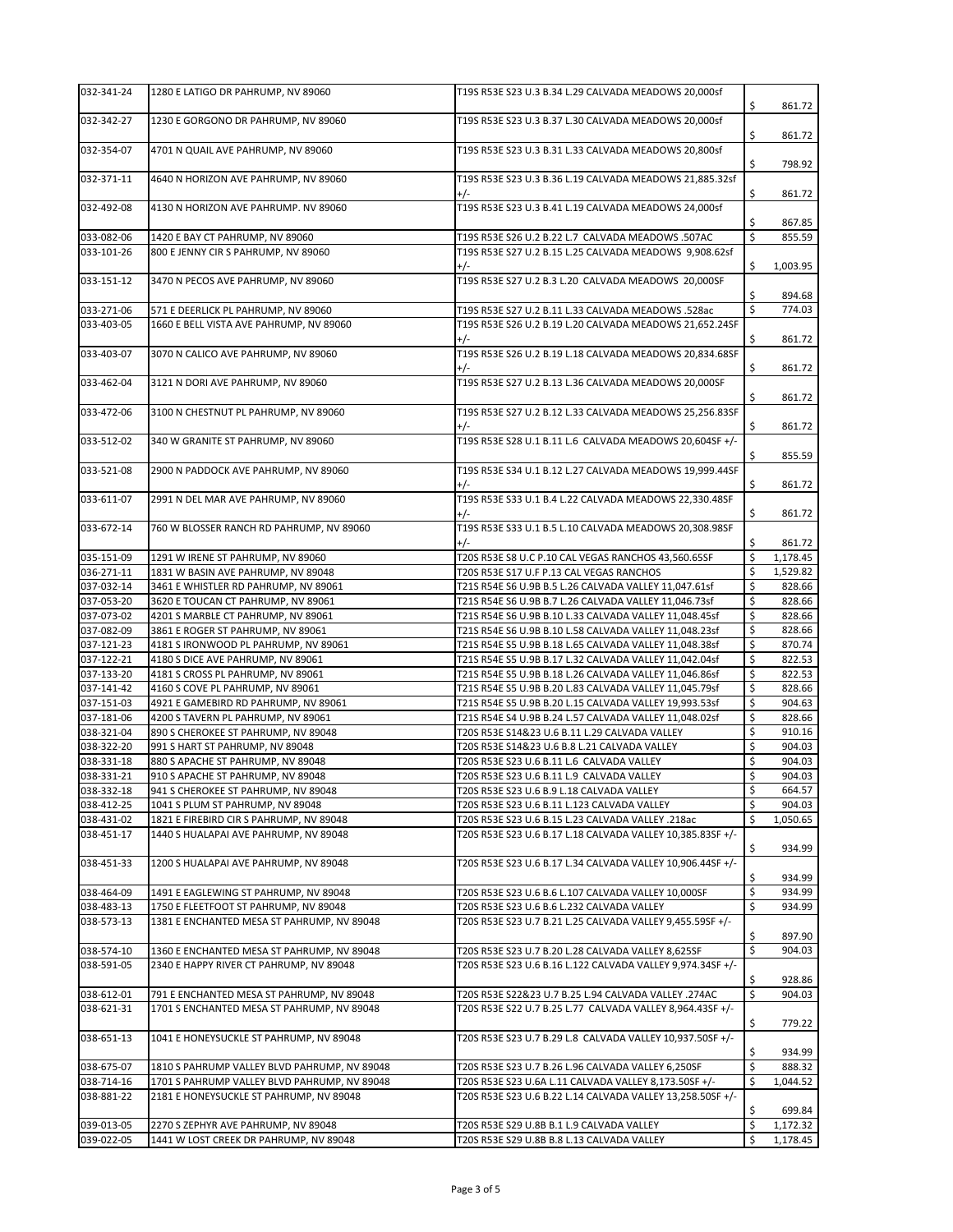| 039-062-09                                                 | 1090 W LUPIN ST PAHRUMP, NV 89048                                            | T20S R53E S29 U.8B B.13 L.39 CALVADA VALLEY                                             | \$.      | 1,178.45           |  |  |  |
|------------------------------------------------------------|------------------------------------------------------------------------------|-----------------------------------------------------------------------------------------|----------|--------------------|--|--|--|
| 039-062-19                                                 | 921 W INDIAN RD PAHRUMP, NV 89048                                            | T20S R53E S28 U.8B B.13 L.8 CALVADA VALLEY                                              | \$       | 1,190.71           |  |  |  |
| 039-062-23                                                 | 791 W INDIAN RD PAHRUMP, NV 89048                                            | T20S R53E S28 U.8B B.13 L.12 CALVADA VALLEY                                             | \$       | 1,178.45           |  |  |  |
| 039-241-06                                                 | 1161 S OLD WEST AVE PAHRUMP, NV 89048                                        | T20S R53E S21 U.8B B.28 L.8 CALVADA VALLEY 20,000SF                                     | \$       | 954.36             |  |  |  |
| 039-251-27**                                               | 1030 S COMSTOCK CIR W PAHRUMP, NV 89048                                      | T20S R53E S21 U.8A B.2 L.53 CALVADA VALLEY .135ac                                       | \$       | 1,808.62           |  |  |  |
| 039-372-11                                                 | 41 W POTTER PL PAHRUMP, NV 89048                                             | T20S R53E S21 U.8A B.10 L.10 CALVADA VALLEY                                             | \$       | 878.98             |  |  |  |
| 039-462-06                                                 | 1041 S VALERIE AVE PAHRUMP, NV 89048                                         | T20S R53E S22 U.7 B.7 L.9 CALVADA VALLEY .216ac                                         | \$       | 897.90             |  |  |  |
| 039-462-12                                                 | 1101 S VALERIE AVE PAHRUMP, NV 89048                                         | T20S R53E S22 U.7 B.7 L.15 CALVADA VALLEY 8,625SF                                       | \$       | 897.90             |  |  |  |
| 039-573-21                                                 | 1230 S XENIA AVE PAHRUMP, NV 89048                                           | T20S R53E S22 U.7 B.4 L.10 CALVADA VALLEY                                               | \$       | 897.90             |  |  |  |
| 039-711-02                                                 | 1811 S BLAGG RD PAHRUMP, NV 89048                                            | T20S R53E S21 U.7 B.46 L.12 CALVADA VALLEY 11,500SF                                     | \$       | 904.03             |  |  |  |
| 039-713-04                                                 | 1781 S YOSEMITE AVE PAHRUMP, NV 89048                                        | T20S R53E S21 U.7 B.48 L.12 CALVADA VALLEY 8,625SF                                      | \$       | 904.03             |  |  |  |
| 039-783-05                                                 | 251 E KEYSTONE AVE PAHRUMP, NV 89048                                         | T20S R53E S22&27 U.7 B.42 L.32 CALVADA VALLEY 13,414.70SF                               |          |                    |  |  |  |
|                                                            |                                                                              | $+/-$                                                                                   | \$       | 904.03             |  |  |  |
| 039-802-02                                                 | 2040 S YOSEMITE AVE PAHRUMP, NV 89048                                        | T20S R53E S21&28 U.7 B.44 L.32 CALVADA VALLEY 8,626.15SF                                |          |                    |  |  |  |
|                                                            |                                                                              | $+/-$                                                                                   | Ś.       | 904.03             |  |  |  |
| 039-803-14                                                 | 2000 S XENIA AVE PAHRUMP, NV 89048                                           | T20S R53E S21&28 U.7 B.43 L.30 CALVADA VALLEY 8,625SF                                   | \$       | 904.03             |  |  |  |
| 040-033-07                                                 | 1961 S GALAXY ST PAHRUMP, NV 89048                                           | T20S R53E S22,23,26&27 U.4B B.1 L.56 CALVADA VALLEY                                     | \$       | 953.38             |  |  |  |
| 040-034-16                                                 | 1990 S PERSHING AVE PAHRUMP, NV 89048                                        | T20S R53E S22,23,26&27 U.4B B.1 L.21 CALVADA VALLEY                                     | \$       | 953.38             |  |  |  |
| 040-072-01                                                 | 2140 S JACARANDA ST PAHRUMP, NV 89048                                        | T20S R53E S27 U.4B B.6 L.191 CALVADA VALLEY                                             | \$       | 954.36             |  |  |  |
| 040-102-05                                                 | 2201 S OLEANDER AVE PAHRUMP, NV 89048                                        | T20S R53E S26 U.4B B.2 L.11 CALVADA VALLEY                                              | \$       | 977.07             |  |  |  |
| 040-181-53                                                 | 1070 E KEARNEY ST PAHRUMP, NV 89048                                          | T20S R53E S26 U.4B B.5 L.230 CALVADA VALLEY                                             | \$       | 960.49             |  |  |  |
| 040-442-15                                                 | 440 E HICKORY ST PAHRUMP, NV 89048                                           | T20S R53E S27 U.4A B.3 L.3 CALVADA VALLEY                                               | \$       | 948.23             |  |  |  |
| 040-481-22                                                 | 580 E INTREPID ST PAHRUMP, NV 89048                                          | T20S R53E S34 U.4A B.7 L.35 CALVADA VALLEY                                              | \$       | 708.87             |  |  |  |
| 040-573-01                                                 | 3661 S VERDE AVE PAHRUMP, NV 89048                                           | T20S R53E S32 U.5 B.16 L.7 CALVADA VALLEY                                               | \$<br>\$ | 1,178.45           |  |  |  |
| 040-652-23                                                 | 721 E BLACKHORN ST PAHRUMP, NV 89048<br>1800 E GAMEBIRD RD PAHRUMP, NV 89048 | T20S R53E S34 U.4A B.15 L.11 CALVADA VALLEY                                             | \$       | 966.62             |  |  |  |
| 041-201-19<br>041-554-15                                   | 3300 W COLORADO ST PAHRUMP, NV 89060                                         | T20S R53E S35 U.3 B.38 L.20 CALVADA VALLEY<br>T20S R52E S1 U.5 L.67 GOLDEN SPRING RANCH | \$       | 1,094.29<br>814.77 |  |  |  |
| 041-554-16                                                 | 3270 W COLORADO ST PAHRUMP, NV 89060                                         | T20S R52E S1 U.5 L.68 GOLDEN SPRING RANCH                                               | \$       | 1,172.32           |  |  |  |
| 042-041-24                                                 | 1530 E BIG HORN ST PAHRUMP, nv 89048                                         | T20S R53E S23&26 U.3 B.14 L.405 CALVADA VALLEY                                          | \$       | 934.99             |  |  |  |
| 042-131-19                                                 | 1620 E CASINO ST PAHRUMP, NV 89048                                           | T20S R53E S26 U.3 B.14 L.57 CALVADA VALLEY                                              | \$       | 520.23             |  |  |  |
| 042-131-22                                                 | 1621 E CASINO ST PAHRUMP, NV 89048                                           | T20S R53E S26 U.3 B.14 L.60 CALVADA VALLEY                                              | \$       | 568.47             |  |  |  |
| 042-202-13                                                 | 2690 E EASTWIND ST PAHRUMP, NV 89048                                         | T20S R53E S25 U.2 B.5 L.5 CALVADA VALLEY                                                | \$       | 897.90             |  |  |  |
| 042-223-04                                                 | 2401 S RANCHITA WAY PAHRUMP, NV 89048                                        | T20S R53E S25 U.2 B.11 L.47 CALVADA VALLEY                                              | \$       | 904.03             |  |  |  |
| 042-233-03                                                 | 2371 S OAKRIDGE AVE PAHRUMP, NV 89048                                        | T20S R53E S25 U.2 B.13 L.17 CALVADA VALLEY                                              | \$       | 708.86             |  |  |  |
| 042-242-01                                                 | 1570 E GALAXY ST PAHRUMP, NV 89048                                           | T20S R53E S26 U.3 B.14 L.285 CALVADA VALLEY                                             | \$       | 954.36             |  |  |  |
| 042-242-26                                                 | 1491 E FAIRVIEW ST PAHRUMP, NV 89048                                         | T20S R53E S26 U.3 B.14 L.310 CALVADA VALLEY                                             | \$       | 921.10             |  |  |  |
| 042-243-01                                                 | 1570 E HIGHLAND AVE PAHRUMP, NV 89048                                        | T20S R53E S26 U.3 B.14 L.250 CALVADA VALLEY                                             | \$       | 954.36             |  |  |  |
| 042-243-20                                                 | 1441 E GALAXY ST PAHRUMP, NV 89048                                           | T20S R53E S26 U.3 B.14 L.276 CALVADA VALLEY                                             | \$       | 904.03             |  |  |  |
| 042-243-28                                                 | 1571 E GALAXY ST PAHRUMP, NV 89048                                           | T20S R53E S26 U.3 B.14 L.284 CALVADA VALLEY                                             | \$       | 954.36             |  |  |  |
| 042-263-23                                                 | 1971 E GALAXY ST PAHRUMP, NV 89048                                           | T20S R53E S26 U.3 B.8 L.141 CALVADA VALLEY                                              | \$       | 904.03             |  |  |  |
| 042-271-22                                                 | 2160 E ELKO ST PAHRUMP, NV 89048                                             | T20S R53E S26 U.3 B.8 L.265 CALVADA VALLEY                                              | \$       | 869.82             |  |  |  |
| 042-281-15                                                 | 2050 E GALAXY ST PAHRUMP, NV 89048                                           | T20S R53E S25 U.3 B.8 L.212 CALVADA VALLEY                                              | \$       | 916.29             |  |  |  |
| 042-284-02                                                 | 2601 S MANDY AVE PAHRUMP, NV 89048                                           | T20S R53E S25 U.3 B.12 L.46 CALVADA VALLEY                                              | \$       | 904.03             |  |  |  |
| 042-311-09                                                 | 2321 S COUNCIL CT PAHRUMP, NV 89048                                          | T20S R53E S25 U.2 B.14 L.23 CALVADA VALLEY                                              | \$       | 978.88             |  |  |  |
| 042-332-08                                                 | 1440 E JACARANDA ST PAHRUMP, NV 89048                                        | T20S R53E S26 U.3 B.17 L.84 CALVADA VALLEY                                              | \$       | 904.03             |  |  |  |
| 042-332-19                                                 | 1401 E KEARNEY ST PAHRUMP, NV 89048                                          | T20S R53E S26 U.3 B.17 L.50 CALVADA VALLEY                                              | \$       | 904.03             |  |  |  |
| 042-342-22                                                 | 2531 S KEARNEY CT PAHRUMP, NV 89048                                          | T20S R53E S26 U.3 B.17 L.114 CALVADA VALLEY                                             | \$       | 904.03             |  |  |  |
| 042-671-09                                                 | 3060 S MARGARITA AVE PAHRUMP, NV 89048                                       | T20S R53E S26 U.3 B.22 L.56 CALVADA VALLEY                                              | \$       | 1,042.56           |  |  |  |
| 042-681-14                                                 | 1841 E AUGUSTA ST PAHRUMP, NV 89048                                          | T20S R53E S35 U.3 B.24 L.28 CALVADA VALLEY                                              | \$       | 994.63             |  |  |  |
| 042-681-15                                                 | 1861 E AUGUSTA ST PAHRUMP, NV 89048                                          | T20S R53E S35 U.3 B.24 L.29 CALVADA VALLEY                                              | \$       | 994.63             |  |  |  |
| 042-711-08                                                 | 1930 S OMAHA AVE PAHRUMP, NV 89048                                           | T20S R53E S24&25 U.10 B.5 L.19 CALVADA VALLEY                                           | \$       | 954.36             |  |  |  |
| 042-872-05                                                 | 2241 S WASHOE AVE PAHRUMP, NV 89048                                          | T20S R54E S30 U.10 B.19 L.53 CALVADA VALLEY                                             | \$       | 948.23             |  |  |  |
| 043-223-34                                                 | 1540 E MINERAL AVE PAHRUMP, NV 89060                                         | T19S R53E S14 U.4 B.12 L.34 CALVADA MEADOWS                                             | \$       | 633.94             |  |  |  |
| 044-162-11                                                 | 1421 E PIOCHE ST PAHRUMP, NV 89048                                           | T21S R53E S2 B.C L.3 GAMEBIRD SUBDIVISION                                               | \$       | 463.91             |  |  |  |
| 045-262-31                                                 | 3460 E PAIUTE BLVD PAHRUMP, NV 89061                                         | T21S R54E S19 F#46886 L.146 GREEN SADDLE RANCH 1.1AC                                    |          |                    |  |  |  |
|                                                            |                                                                              |                                                                                         | \$       | 1,178.45           |  |  |  |
| 045-283-15                                                 | 4031 E PAIUTE BLVD PAHRUMP, NV 89061                                         | T21S R54E S20 F#46886 L.162 GREEN SADDLE RANCH 1.1AC                                    |          |                    |  |  |  |
|                                                            |                                                                              |                                                                                         | \$       | 1,203.46           |  |  |  |
| 045-291-07*                                                | 4801 E PAIUTE BLVD PAHRUMP, NV 89061                                         | T21S R54E S20 F#46886 L.186 GREEN SADDLE RANCH 1.1AC                                    |          |                    |  |  |  |
|                                                            |                                                                              |                                                                                         | \$       | 3,910.35           |  |  |  |
| 045-301-23                                                 | 4700 E PAWNEE PL PAHRUMP, NV 89061                                           | T21S R54E S20 F#46886 L.466 GREEN SADDLE RANCH 1.1AC                                    |          |                    |  |  |  |
|                                                            |                                                                              |                                                                                         | \$       | 1,211.41           |  |  |  |
| **= Personal Property NOT Included<br>*=Residence Included |                                                                              |                                                                                         |          |                    |  |  |  |
|                                                            |                                                                              |                                                                                         |          |                    |  |  |  |
|                                                            | **********Parcels are subject to change**********                            |                                                                                         |          |                    |  |  |  |

# **Disclaimer**

## **Research and Inspect Thoroughly Before You Bid**

It is the responsibility of prospective purchasers to do their own research, prior to the auction. It is your responsibility to perform due diligence on all parcels and make any independent investigation you deem necessary. You may contact Nye County departments/offices as part of your due diligence. The County's sole purpose for the sale is to recover the delinquent taxes.